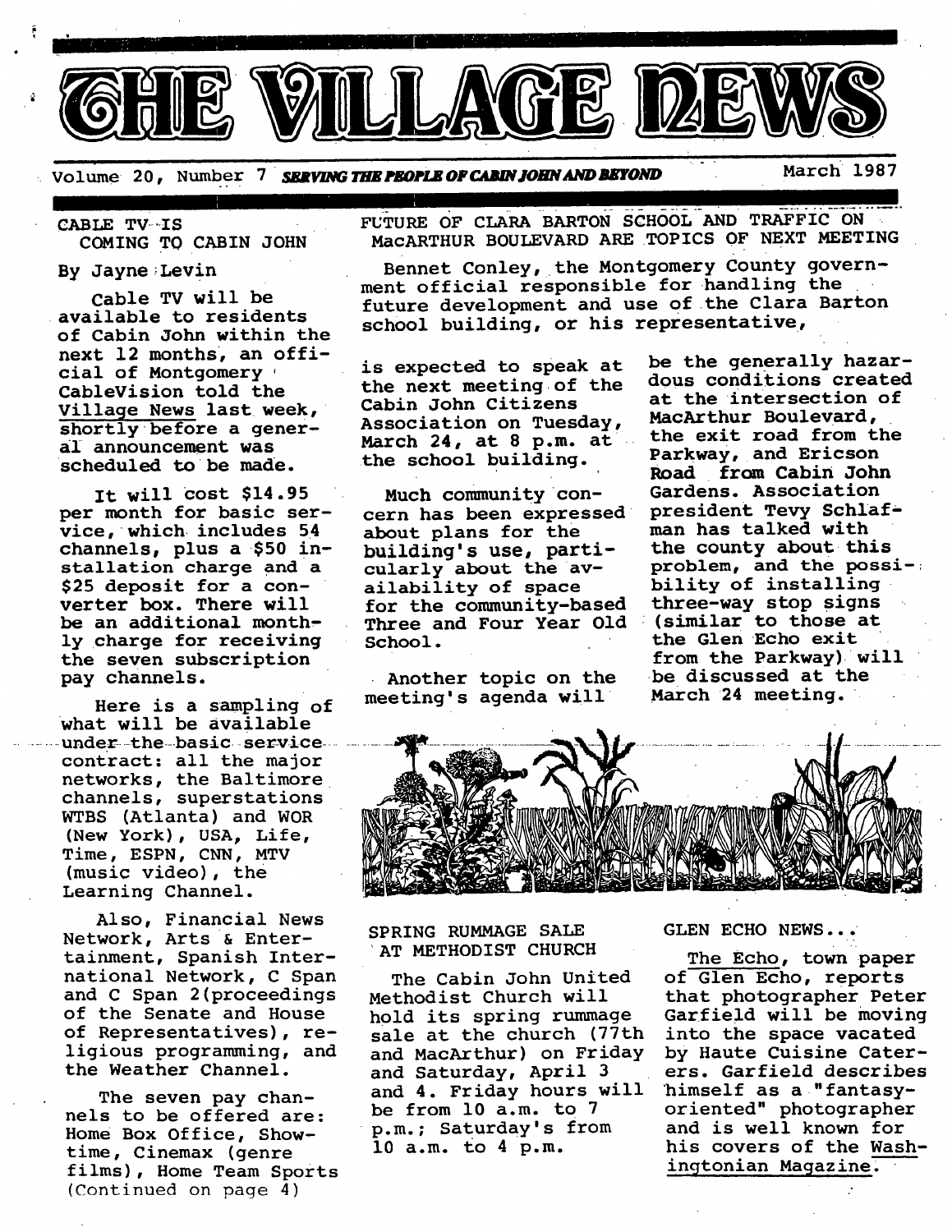

GIRL SCOUT COOKIE SALES NEARLY 4,000

AS you dunk that last Chocolate Chunk cookie in your coffee, area Girl Scouts would like to thank you for your support during the annual **cookie sales.** 

Junior Scouts (grades **4, 5, and 6 at** Bannockburn Elementary) in Troop #2482 sold more **than 2000 boxes. Brownies (grades 2 and 3)**  in Troop #116 Sold 1,976 boxes.

Dverall *top* salesperson was April Goodno of 81st St., Cabin John, who sold 600 boxes. "The hardest thing about **selling cookies is** delivering them," she said."It's hard to catch people at home."

According to the troops' cookie chairmen, Ginger Robinson, Barb Chambers, and Carol Strasfield, the money raised will cover costs of upcoming spring camping trips.



PAST YEAR BRINGS CHANGES TO ALL THREE OF CABIN JOHN'S CHURCHES

By Barbara Goodno

Three Cabin John churches have been longtime members of the community. In the past year, each church has been visited by change,

Reverend Joseph A. Davis is pastor for the oldest of three churches, the Gibson Grove African Methodist Episcopal (AME) Zion Church, at 7700 Seven Locks Road. Davis has been pastor of the 62-member family church since June 1986.

He explained Gibson Grove's rich history.

"The church was built by former slaves who settled in the Cabin John area after the **Civil**  War," Davis said. "The Gibson family owned about six acres of land and donated the property for the building:  $"$   $"$ 

The first building was a log cabin located near the present site. According to church records, church member Sarah Gibson also built a one-room school so that black children could be educated. The school was used for approximately 30 years. At the advent of public education, the school was closed and donated to the State of Maryland.

Davis is originally from South Carolina but spent most of his ministry years as as Army Chaplain. He retired in 1975, at the rank of Colonel. Davis then spent ten years in Harrisburg, Pa., as a Methodist pastor and urban coordinator. He retired in 1985 and resettled in this area.

Although twice retired, he is quite happy to be still in the miristry and a part of the community. He said, "I'm not ready to sit down and read the papers."

He described his assignment to the Gibson Grove congregation as "...one like a marriage made in heaven. It makes me feel useful. Having this church works out perfectly."

According to Davis, many of the families of the original church members have moved from the Cabin John area but are still very loyal to the church. To strengthen this bond, the churchhas "family days" about three times each year. The most recent was held March 8 when the Hart and Clagett families were honored.

"Family days are wonderful," Davis said. It's like a big family reunion. It serves as a bond between old and new members."

Davis has recently reorganized the young adult choir, known as the Gospel Choralettes. Comprised of about 18 members, the group Continued or room ?!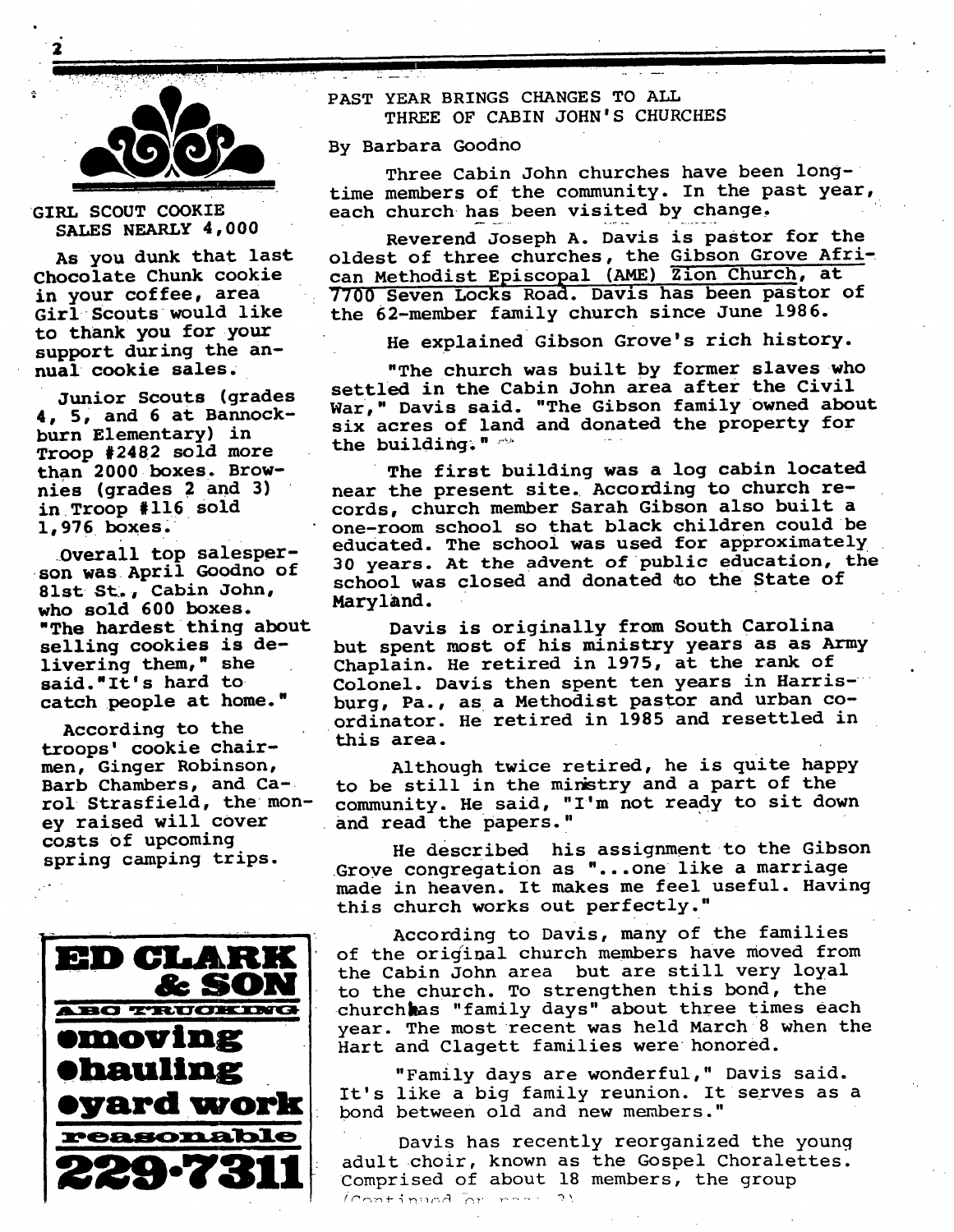# THE VILLAGE NEWS **Fig. 2**  $\frac{3}{2}$

(CABIN JOHN CHURCHES Continued from page 2) sings at the morning worship service each fourth Sunday.

New members are welcome. Sunday School is held at  $9:30$  and services at  $11:00$ .

I IIII

The Cabin John United Methodist Church, located at 77th Street and MacArthur Blvd., has also been a long-time member of the community. It also has a new pastor, Reverend Walter Shropshire, who arrived in September 1986.

According to Shropshire, the 100-member • church was established 65 years ago. Over the years, the continuity between generations has been good. Many of the first establishing members still have family active in the church.

Although Shropshire was born in Anacostia and lived in the Washington area for quite some time, he knew little about Cabin John and its history. Upon his arrival, he said, he "found the congregation warm and accepting."

Shropshire was a bio-physicist at the Smithsonian until last year when Gramm-Rudman-Hollings cuts eliminated his entire 60-person section. He was studying at the Jung Institute in Zurich, Switzerland, when the cuts were announced.

"I was ordained in 1977 and had been pastor for a small church in Sunshine, Md., from 1980 to 1985. I had planned to go into the ministry full-time upon retirement, but retirement came sooner than I expected!"

Like many of his predecessors, Shropshire is a student minister. Although he was ordained, the Methodist Church's requirements for fulltime ministers changed, and he was required to complete the master's program in Divinity.

According to Shropshire, the congregation has a long tradition of student ministers, most of whom stayed for about two years. Unlike the previous ministers, though, he hopes to stay much longer, "six years," he said.

Shropshire is looking forward to the upcoming summer months when he will have a fourmonth break from American University's Wesleyan Seminary's academic setting. He plans to become more active in the community.

"I believe the Church is a sharing community. Faith is expressed as part of whole life activity. I like to help people put their faith into practice".

As such, Shropshire has started programs for the community at large, as well as the con- $\cdots$ gregation. One of these programs is a 7 p.m. Mon-

## LOCAL WEAVER IN ART, FASHION SHOW

Handwoven fabrics by Cabin John weaver Catherine Lichtblau will be presented in a dual show at Friendship Gallery, in the Friendship Heights Community Center, 4423 S. Park Avenue, Chevy Chase, on Sunday,May 3.

In "Fashion that is Art", Ms. Lichtblau will join with Raj, a Washington-based couturier, in showing their joint creations, a parade of beautiful, wearable clothes. The show will start at 3 p.m.

Also on view will be Ms. Lichtblau's shawl images which capture **the**  illusion of motion in a woven textile. They will be seen as part of a combined show of seven artists, all of whom will be present at the opening reception from 2 to 4 p.m. Further information from the Center (656-2797) or Ms. Lichtblau (229-1407).

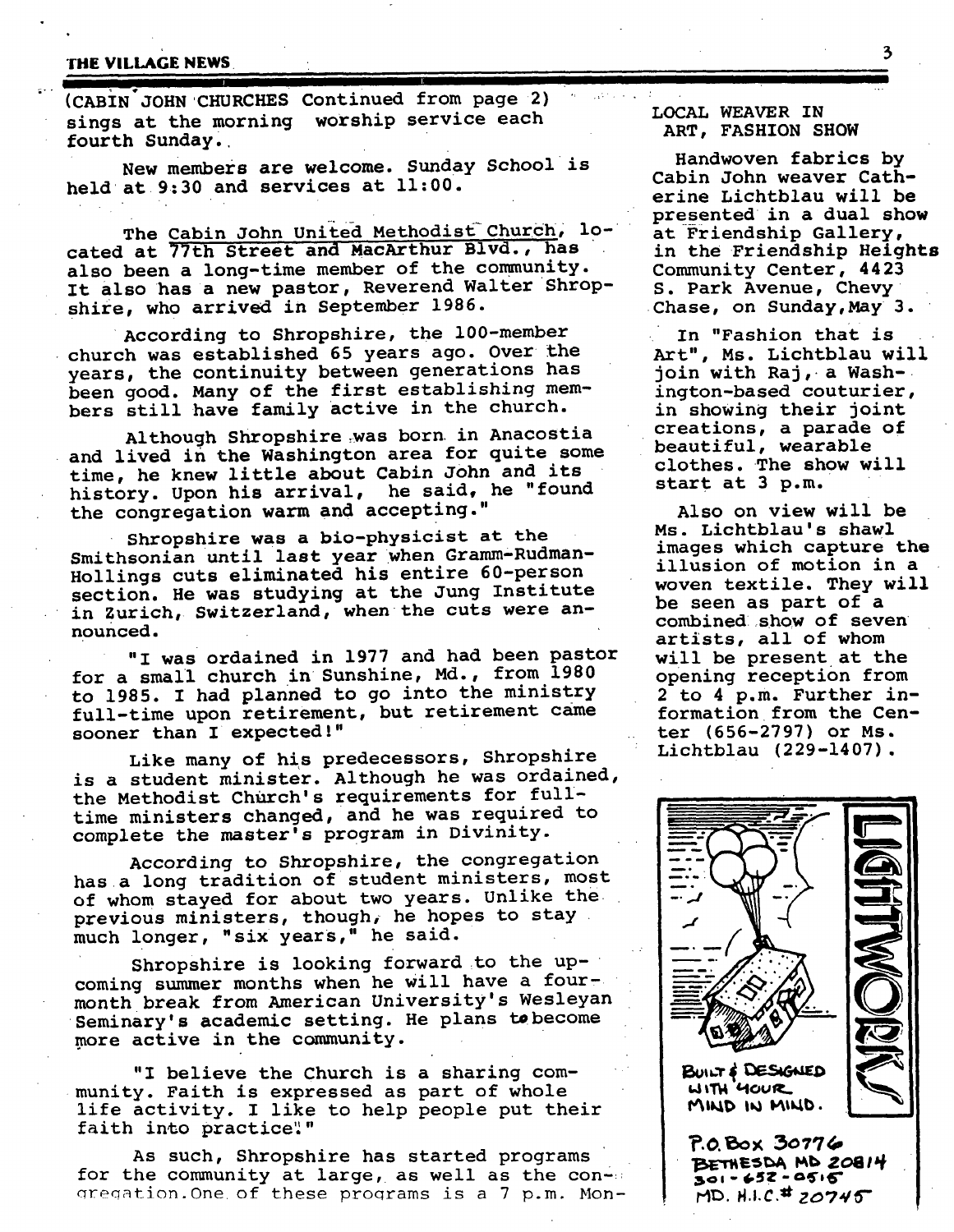for distribution purposes will be 1/3 to<br>1/4 smaller than the



(CABLE TV from page 1) (CABIN JOHN CHURCHES Continued from page 3) (localized sports), day night exercise class led by Audrey Shrop-Bravo (film classics of shire, a former instructor at Montgomery College.

the 1950s and '60s), "The program is for people who don't get a<br>Disney, and the Movie lot of exercise." she said. "We do mainly stret-Disney, and the Movie lot of exercise," she said. "We do mainly stret-<br>Channel (the top 50 re- ching, relaxation and stress management exercis-Channel (the top 50 re- ching, relaxation and stress management exercis-<br>leases in home video). es, They really like the stress management part. es. They really like the stress management part. If you choose only . People don't take time to focus on quiet."

one subscription chan- Participation is open to anyone, and there nel, the additional is no firm commitment required; people tend to cost will be \$9.45 per come to class when they can.

month; each additional<br>channel is \$6 per month, estimition, childrenla Chair, muodeu afternoor channel is  $96$  per month.<br>The installation charge  $\begin{array}{cc} 2.4 \text{ m/s} & \text{d} \text{m/s} \\ 2.4 \text{ m/s} & \text{d} \text{m/s} \end{array}$  Thursday overing The The installation charge 3-4 p.m.; Adult Choir, Thursday evening. The varies with the number varies with the number<br>of pay channels you Sunday morning worship services are at 11 a.m.

select. The church needs to serve the entire com-The electronic munity," Shropshire observed. "I see my role as The efectionic<br>equipment boxes used that of enabler of those in the community. Every-<br>one is welcome."

The most recently established church in 1/4 smaller than the<br>earlier models and will Cabin John is the Full Gospel Washington Church, earlier models and will<br>be spaced every 2 or 3 Assemblies of God, 6523 78th Street.

miles apart on the The 250-member congregation moved to its ground, present location in January 1986 after nearly four years of using rented space in the District.

> Accoding to the church's pastor, Reverend Young K. Lee, the new facility has enabled the congregation to be a religious community. "When we were renting, we had limited use of the facility. We weren't able to offer all that we can now."

Renting presented some risks too. "Before we **LANDSCAPING** | came here," Lee said, "the church we were renting *in harmony with your* **from gave us three month's notice. We weren't**<br> *taste & budget* **exists** sure what we could find. This is so much bett. sure what we could find. This is so much better."

Unusual Design • Wood Dedus<br>**Brick 6 Stone Putios • R.R. Thes**<br>Unique 6 Beautiful Pientings in a services daily at 6 a.m. and prayer meetings ing services daily at 6 a.m. and prayer meetings Mark Willcher | (Continued from page 5)

**r** •

**| Bethesda Co.op] FOOD FOR PEOPLE-**NOT FOR PROFIT

Fastest Fastest Fresh Commerical and Organic Produce **in** *imported & Domestic Cheese*<br>**HODDU Bulk Crains Boans Soads Alute Drie** Bulk Grains, Beans. Seeds. Nuts. Dried Fruits " **" " . J II "** Teas, Herbs & Spices **• I I Vitamins0** *Macrobiotic* **Foods, Health Care Products ! 10% Discount for Nutrition & Cook Books** 

7687 MacArthur Bivd. " **1998 Mac Arthur Bivd " 1998-0796**<br>Cabin John, MD 20818 (2009) , 986-0796 (1 mile northwest of Glen Echo (200796)  $229.3141$   $229.6$   $\sqrt{6}$   $\sqrt{100}$   $\sqrt{100}$   $\sqrt{100}$   $\sqrt{100}$   $\sqrt{100}$   $\sqrt{100}$   $\sqrt{100}$   $\sqrt{100}$   $\sqrt{100}$ **229-.3141 -"~'~" I ~ "** ~o. ,,,, o.,~..~.,~ *~,,~,,;,, ............. ~.*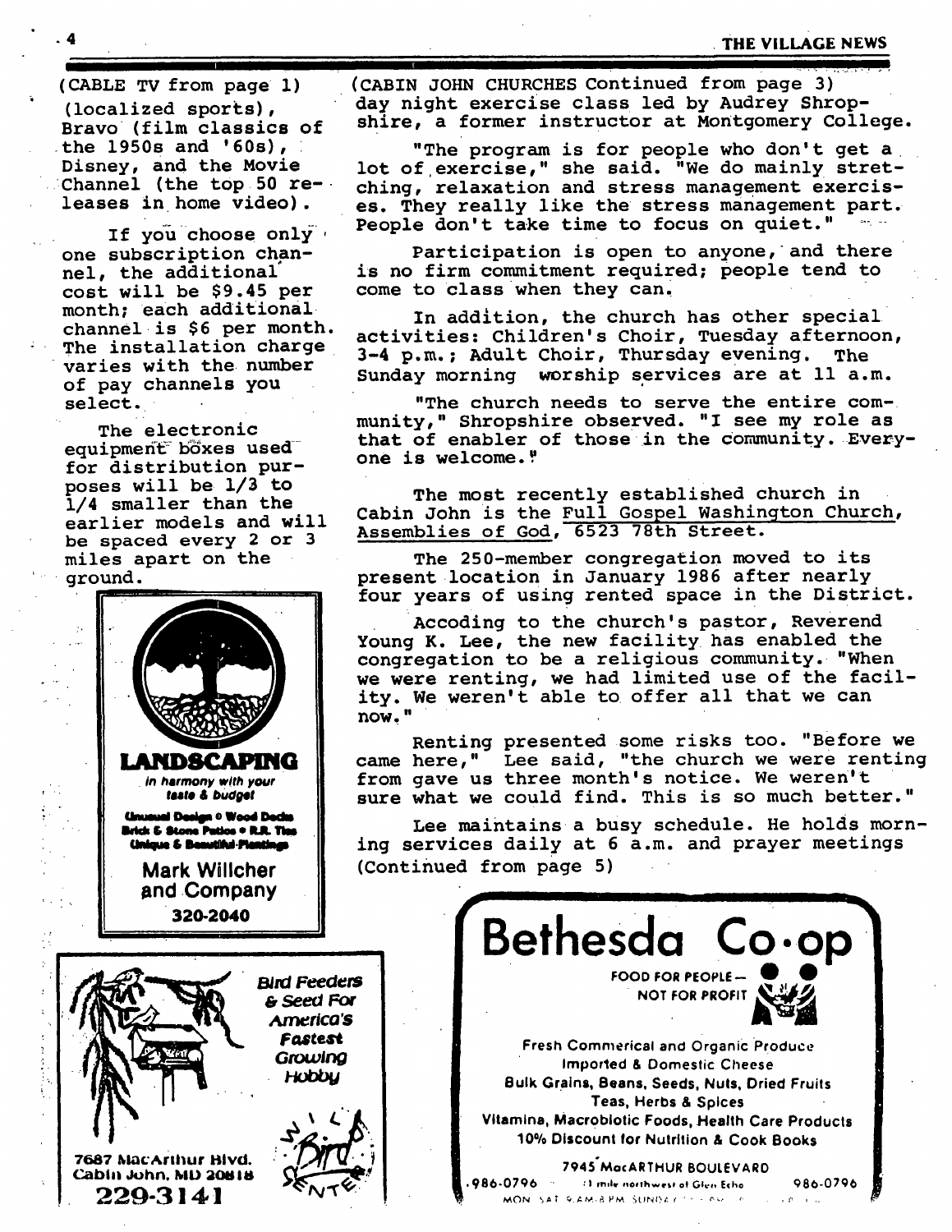COMING EVENTS IN CABIN JOHN'S sCHOOLS

#### Summer Camp Pianned

The Cabin John Three and Four Year Old School will hold its first summer camp in June and July, conducted by two certified teachers. To participate, children must be at least 3 years old (toilet trained) and not older than 5.

The camp will take place from Tuesday to Friday, from 9:30 a.m. until noon. There will be two two-week sessions, one from June 16 to June 26 and one from June 30 to July i0.

> The cost will be \$80<br>per session, plus a \$10 per session, plus a \$10 will be held at the tiouses is in preparal.<br>application fee. For fur- school on Friday, May 8, can be shown at a future application fee. For fur- school on Friday,  $M_X$  of can be shown at a future<br>ther information, call from 8 a.m. to 2:30 p.m. citicana resociation Margaret Phillips be-<br>tween 1 and 5 p.m. at 229-1134.

## May Fair Participants Sought by Clara Barton

Artists and craftsmen are invited to set up tables at the May Fair being held by the Clara Barton Center for Children on Saturday, May 9, from i0 a.m. to 3 p.m. at the school. There is a \$20 participation fee.

The Center will also welcome donations of quality children's toys, books, and clothes, as well as household items, for sale at the Fair. Donations are tax-deductible.

The Fair will also feature food and activities such as the popular moon bounce, face painting,--and pony rides. Proceeds go to support the Center's scholarship fund.

For more information, call the school at 320- • 4565, or Kate Grinberg at 229-9611.

#### Kindergarten Round-Up

The annual "round-up" log and delivered ready<br>for children who will be to erect at the building starting kindergarten at site. Bannockburn Elementary Bannockburn Elementary<br>School next September A slide show of the them call from 2:30 p.m. Citizens Association thruich who will be meeting. ber 31 are eligible. Call the school office at 229-8823 to receive an information packet.

#### T-Shirt Contest Extended

The deadline for submitting entries in the \$i00 design competition for a Clara Barton Center T-Shirt has been extended to March 25. The design must be sent to the school ( at  $7425$   $\%$ MacArthur Blvd) on il~ lustration board or paper no smaller than 8 x i0 inches and must be limited to a maximum of three colors.



"MAIL ORDER" HOUSES GET STUDENT SURVEY

**i** 

Students in the University of Maryland's School of Architecture are documenting a number of Cabin John houses as a project for a course on "Methods of Architectural Preservation".

Six students have been assigned to make a list of the so-called "mail order" houses built in Cabin John in the early  $1900s$  -houses bought through the Sears Roebuck catato erect at the building

houses is in prepara-

**(CABIN JOHN CHURCHES** 

Continued from page 4) Wednesday and Friday evenings, offers Korean language classes Friday evening and conducts Sunday services at 11.

All services are conducted in the Korean language, with interpretation provided. An inability to speak Korean shouldn't intimidate potential members, Lee said. There are several members Who don't speak Korean, he added.

Shortly after moving last year, the congregation held a special fellowship dinner for the Cabin John community. Unfortunately, only two families came.

According to Lee, this invitation will be extended again. "We would like to have fellowship with the people who live here," he said.